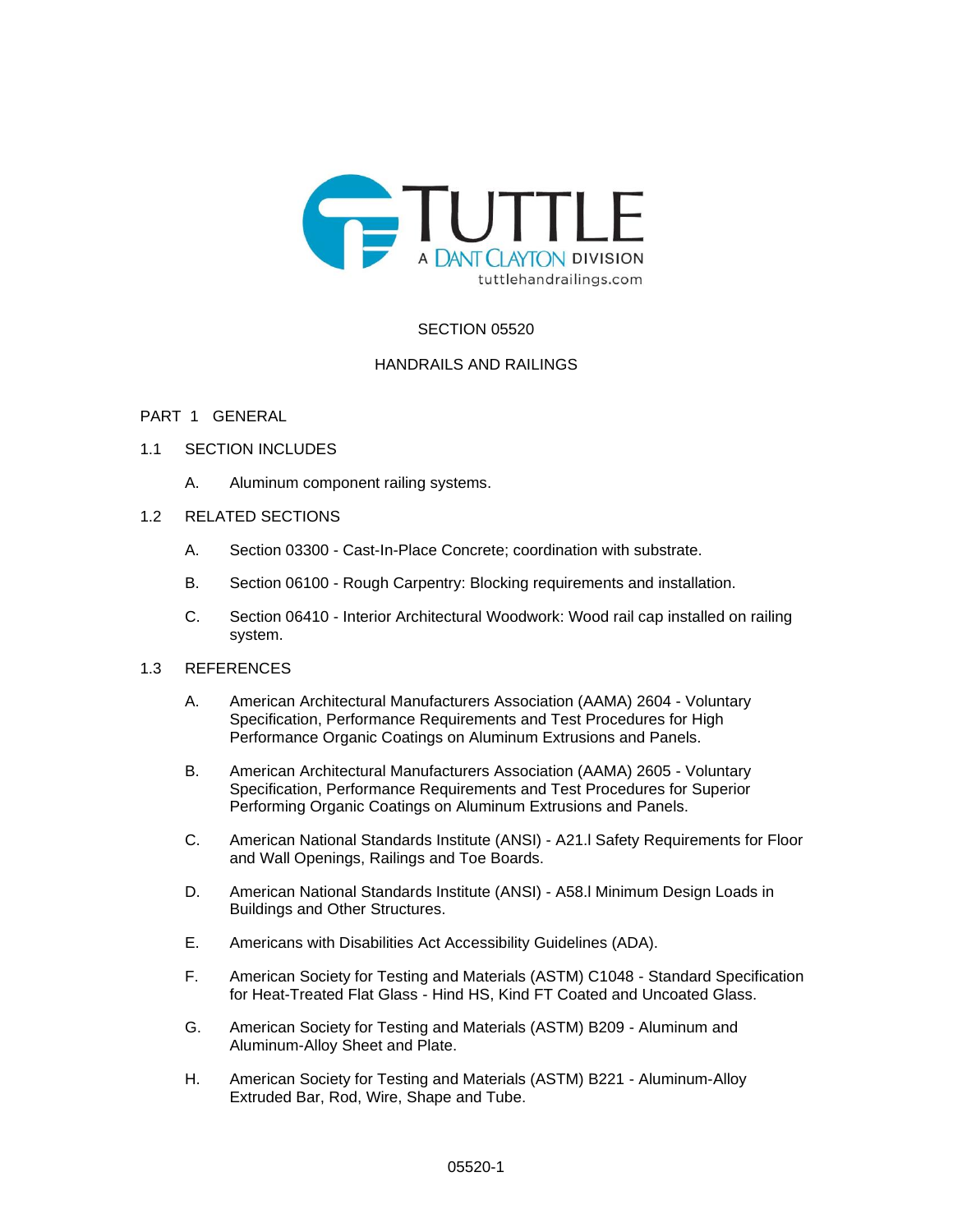- I. American Society for Testing and Materials (ASTM) E 894 Standard Test Method for Anchorage of Permanent Metal Railing Systems and Rails for Buildings.
- J. American Society for Testing and Materials (ASTM) E 935 Standard Test Methods for Performance of Permanent Metal Railing Systems and Rails for Buildings.
- K. American Society for Testing and Materials (ASTM) E 985 Standard Specification for Permanent Metal Railing Systems and Rails for Buildings.
- L. American Welding Society (AWS) D l.2 Structural Welding Code Aluminum.

## 1.4 SYSTEM DESCRIPTION

- A. Design Requirements:
	- 1. Railing shall comply with all requirements of the ADA and OSHA regulations.
	- 2. Provide metals free from surface blemishes where exposed to view in finished unit. Exposed-to-view surfaces exhibiting pitting, seam marks, roller marks, stains, discolorations, or other imperfections on finished units are not acceptable.
- B. Structural Requirements:
	- 1. Handrail, wall rail and guardrail assemblies and attachments shall resist a minimum concentrated load of 200 pounds (91 kg) applied in any direction at any point on the top rail and a vertical and horizontal thrust of 50 lb/lf (0.73 kN/m) applied to the top railing without permanent set or damage. The two loads are not cumulative.
	- 2. Infill area of guardrail system capable of resisting a horizontal concentrated load of 200 pounds applied to one square foot (8165 g/sq. m) at any point in the system. This loading shall not be applied simultaneously with other loading conditions.
	- 3. Handrail assemblies and guards shall be designed to resist a load of 50 pounds per linear foot (0.73 kN/m) applied in any direction at the top and to transfer this load through the supports to the structure.

# 1.5 SUBMITTALS

- A. Submit under provisions of Section 01300.
- B. Product Data: Manufacturer's data sheets on each product to be used, including:
	- 1. Preparation instructions and recommendations.
	- 2. Storage and handling requirements and recommendations.
	- 3. Installation methods.
- C. Shop Drawings:
	- 1. Plans, elevations, and detail sections.
	- 2. Indicate materials, methods, finishes, and types of joinery, fasteners, anchorages, and accessory items. Specify finishes.
	- 3. Provide setting diagrams and templates for anchorages, sleeves, and bolts installed by others.
	- 4. Where materials or fabrications are indicated to comply with certain design loadings, include structural computations, material properties, and other information needed for structural analysis.
- D. Certification: Submit independent testing report developed for the railing system certifying proposed railing system, including attachment method, compliance with load requirements and local codes.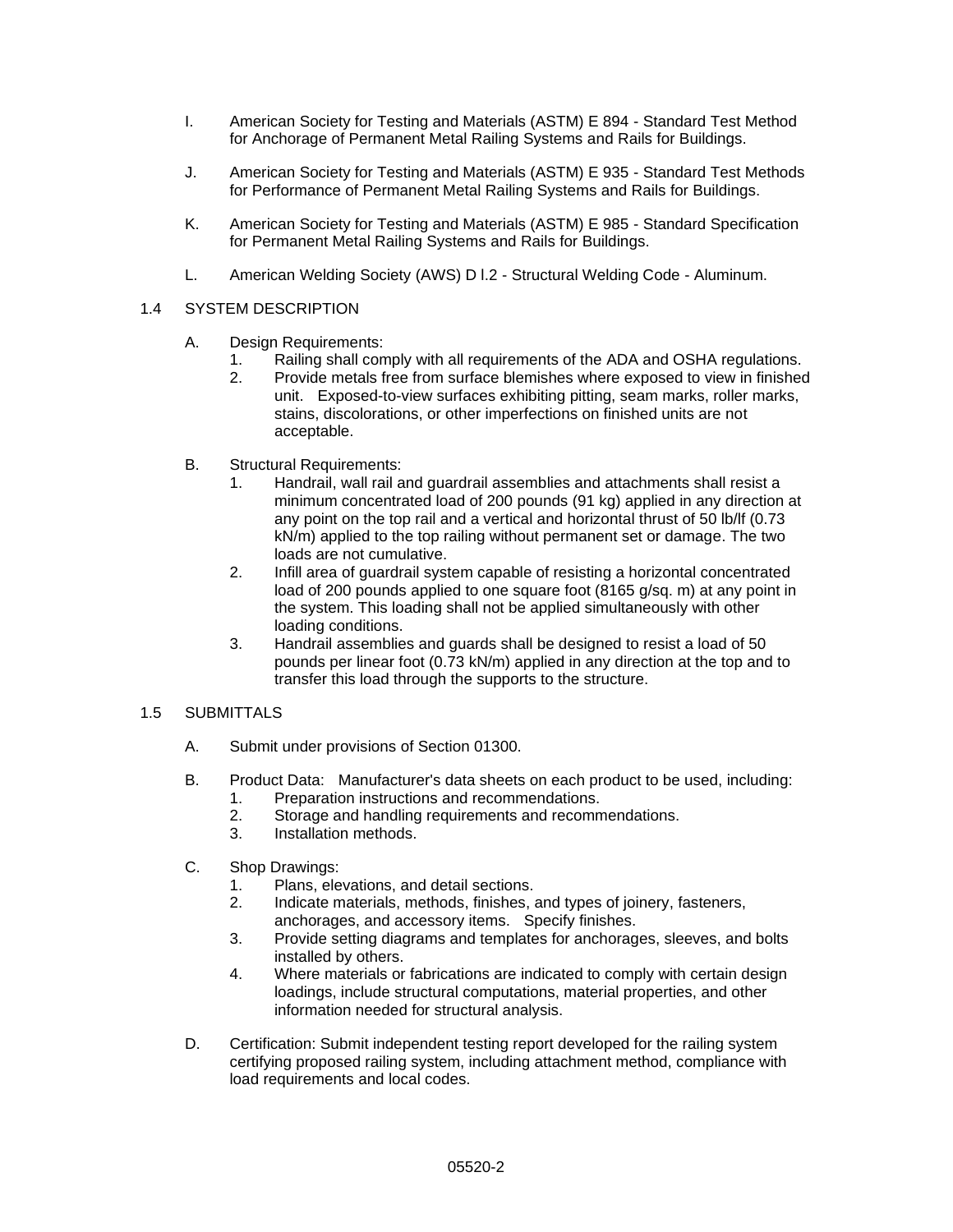- E. Selection Samples: For each finish product specified, two complete sets of color chips representing manufacturer's full range of available colors and patterns.
	- 1. Where normal color and texture variations are to be expected, include 2 or more units in each set of samples showing the limits of such variations.
	- 2. Finish shall represent color range, paint thickness, and sheen to be expected in the finished Work.
- F. Verification Samples: For each finish product specified, two samples, minimum size 6 inches (150 mm) square, representing actual product, color, and patterns.
	- 1. Where normal color and texture variations are to be expected, include 2 or more units in each set of samples showing the limits of such variations.
	- 2. Finish shall represent color range, paint thickness, and sheen to be expected in the finished Work.

#### 1.6 QUALITY ASSURANCE

- A. Manufacturer Qualifications: Not less than 10 years experience in the actual production of specified products.
- B. Installer Qualifications: Firm with 3 years experience in installation of systems similar in complexity to those required for this Project, plus the following:
	- 1. Trained and authorized by manufacturer to engineer and install the specified railing system.
- C. Mock-Up: Provide a mock-up for evaluation of surface preparation techniques and application workmanship.
	- 1. Finish areas designated by Architect.
	- 2. Do not proceed with remaining work until workmanship, color, and sheen are approved by Architect.
	- 3. Refinish mock-up area as required to produce acceptable work.

# 1.7 DELIVERY, STORAGE, AND HANDLING

- A. Store products in manufacturer's unopened packaging until ready for installation.
- B. Store on site in a location and manner to avoid damage. Stacking should be done in a manner that will prevent bending. Store material in a clean, dry location away from uncured concrete and masonry. Any protection on the railings during transportation should remain until installed.
- C. Keep handling on site to a minimum. Exercise caution to avoid damage to factory applied mechanical and painted finishes.

#### 1.8 PROJECT CONDITIONS

- A. Maintain environmental conditions (temperature, humidity, and ventilation) within limits recommended by manufacturer for optimum results. Do not install products under environmental conditions outside manufacturer's absolute limits.
- B. Field Measurements: Where handrails and railings are indicated to fit to other construction, check actual dimensions of other construction by accurate field measurements before fabrication; show recorded measurements on final shop drawings.
	- 1. Where field measurements cannot be made without delaying the railing fabrication and delivery, obtain guaranteed dimensions in writing by the Contractor and proceed with fabrication of products to not delay fabrication, delivery and installation.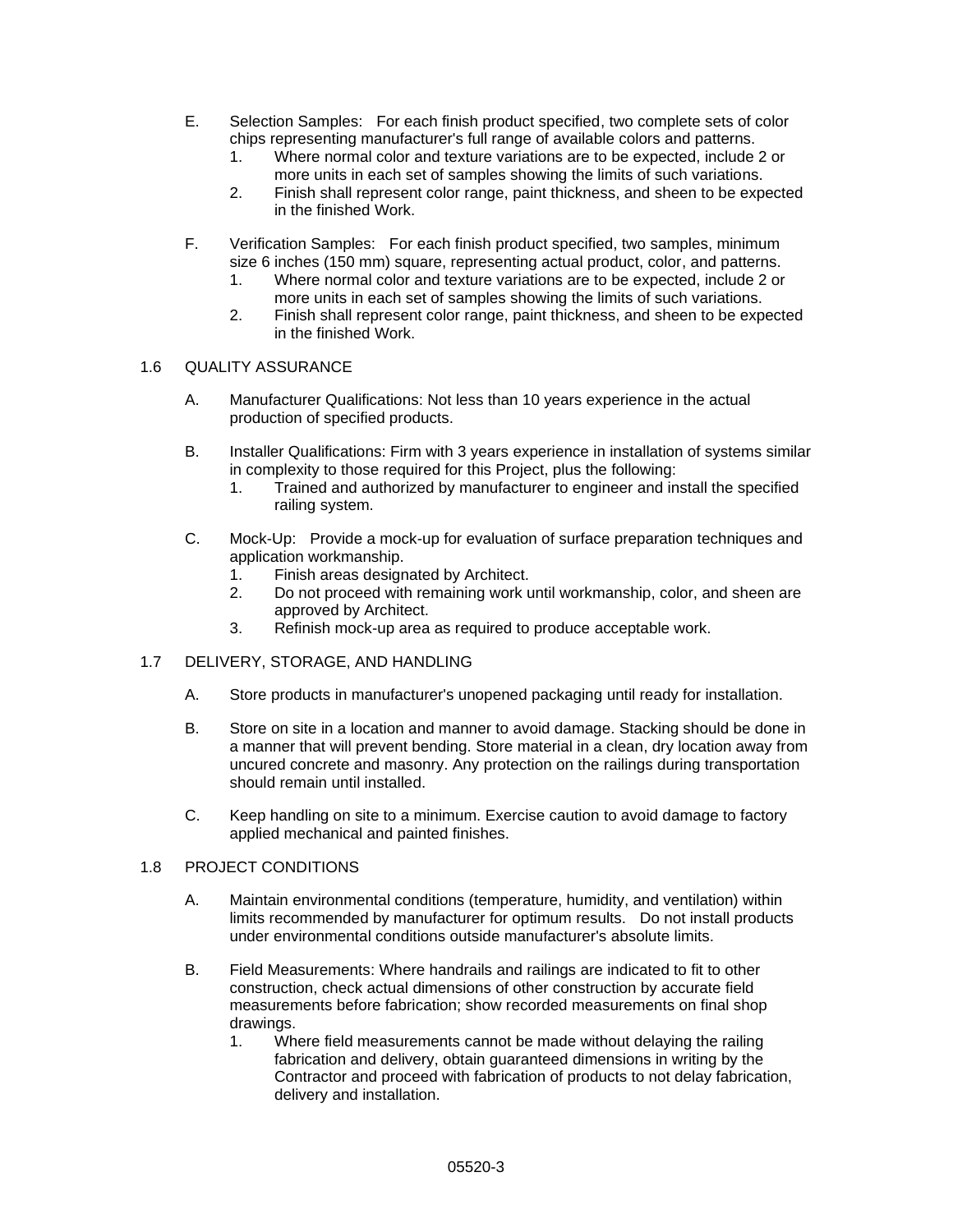C. Coordinate fabrication and delivery schedule of handrails with construction progress and sequence to avoid delay of railing installation.

## PART 2 PRODUCTS

## 2.1 MANUFACTURERS

- A. Acceptable Manufacturer: TUTTLE A Dant Clayton Division, which is located at: 120 Shadowlawn Dr. ; Fishers, IN 46038; Toll Free Tel: 800-328-4496; Tel: 317-842-2420; Email:request info to sales@tuttlerailings.com; Web: [www.tuttlehandrailings.com](http://www.tuttlehandrailings.com/)
- B. Requests for substitutions will be considered in accordance with provisions of Section 01600.

# 2.2 INDUSTRIAL MECHANICAL ALUMINUM HANDRAIL SYSTEMS

- A. Pop Riveted System:
	- 1. Product: TUTTLE A Dant Clayton Division Pop Riveted System TABCO 2500.
	- 2. Pipe Material: Type 6005, 6063 or 6061 alloy, schedule 40 or schedule 80.
	- 3. Pipe Size: 1-1/2 inch (37 mm) diameter.
	- 4. Finish: Clear anodized (M10C22A41).
	- 5. Fittings and Flanges: Type 6063 or 6061 alloy. Cast # 214 aluminum alloy.
	- 6. Fasteners: Stainless steel.
	- 7. Post spacing 6 feet (1.8 m) maximum.
		- a. Provide toe boards where indicated or required to meet code.
	- 8. Installation: Fabricated sections shall be assembled using pop riveted field joints. Posts fabricated with rails and kick plates shipped in stock lengths for field fabrication.

## 2.3 MATERIALS

- A. Aluminum:
	- 1. Extruded Aluminum: ASTM B221; 6063 alloy, T6 temper.
	- 2. Sheet Aluminum: ASTM B209; 6061 alloy, T6 temper and 6005 alloy, T5 temper.

## 2.4 FABRICATION

- A. Tolerances: Verify dimensions on Site prior to shop fabrication.
	- 1. Fabricate items with joints neatly fitted and properly secured.
	- 2. Mill joints to a tight, hairline fit.
	- 3. Cope or miter corner joints.
- B. Design components to allow for expansion and contraction without causing buckling, excessive opening of joints, or overstressing of welds and fasteners.
- C. Form metal to the required shapes and sizes, with true curves, lines, and angles.
- D. Properly mark and match-mark materials for field assembly. Fabricate for delivery sequence which will expedite erection and minimize field handling of materials.
- E. Where finishing is required, complete assembly, including welding of units, before start of finishing operations. Provide finish surfaces of members exposed in final structure free of markings, burrs, and other defects.
- F. Preassemble items in shop or field to greatest extent possible to minimize splicing.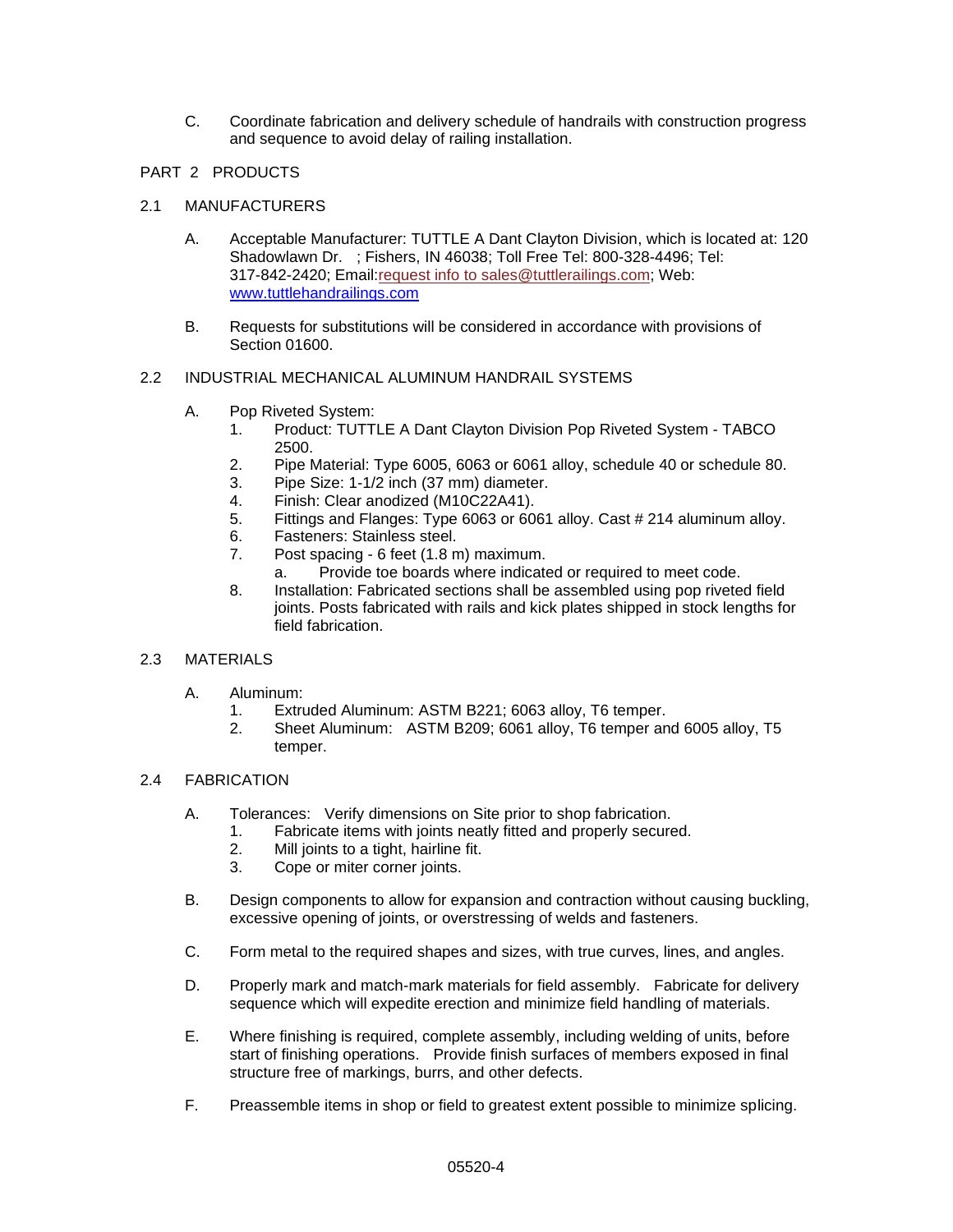Clearly mark units for assembly and coordinated installation.

G. Supply components required for proper anchorage of ornamental metals. Fabricate anchorage and related components of same material and finish as metal fabrication, unless otherwise specified herein.

#### PART 3 EXECUTION

#### 3.1 EXAMINATION

- A. Do not begin installation until substrates have been properly prepared. Fully inspect the supporting structure to verify a structurally sound base for anchoring railing system.
- B. If substrate preparation is the responsibility of another installer, notify Architect of unsatisfactory preparation before proceeding.

#### 3.2 PREPARATION

- A. Clean surfaces thoroughly prior to installation.
- B. Surface Preparation: Coordinate and furnish anchorages and setting drawings, diagrams, templates, instructions, and directions for the installation of items having integral anchors which are to be embedded in concrete or masonry construction. Coordinate delivery of such items to the Project Site.

#### 3.3 INSTALLATION

- A. Comply with manufacturer's recommendations.
- B. Provide anchorage devices and fasteners including threaded fasteners for concrete and masonry inserts, toggle bolts, through-bolts, lag bolts, wood screws, and other connectors.
- C. Perform cutting, drilling, and fitting required for installation. Set accurately in location, alignment and elevation, plumb, level, and true, measured from established lines and levels. Provide temporary bracing or anchors in formwork for items which are to be built into concrete, masonry, or similar construction.
- D. Form tight joints with exposed connections accurately fitted with uniform reveals and spaces for sealants and joint fillers. Where cutting, welding, and grinding are required for proper shop fitting and jointing, restore finishes to eliminate evidence of such corrective work.
- E. Mounting brackets shall be securely mounted to building structure in a positive manner including sufficient reinforcements and anchors as required.
	- 1. Fillers: Provide fillers made from plate, or other suitably crush-resistant material, where needed to transfer wall bracket loads through wall finishes to structural supports. Size fillers to suit wall finish thicknesses and to produce adequate bearing area to prevent bracket rotation and overstressing of substrate.
- F. Installation shall be rigid and secure, installed by mechanics experienced in erection of architectural metal. All screws and fittings shall be drawn up tightly. Rails shall be set plumb and aligned.
- G. Close exposed ends of handrail and railing members with welded ends.